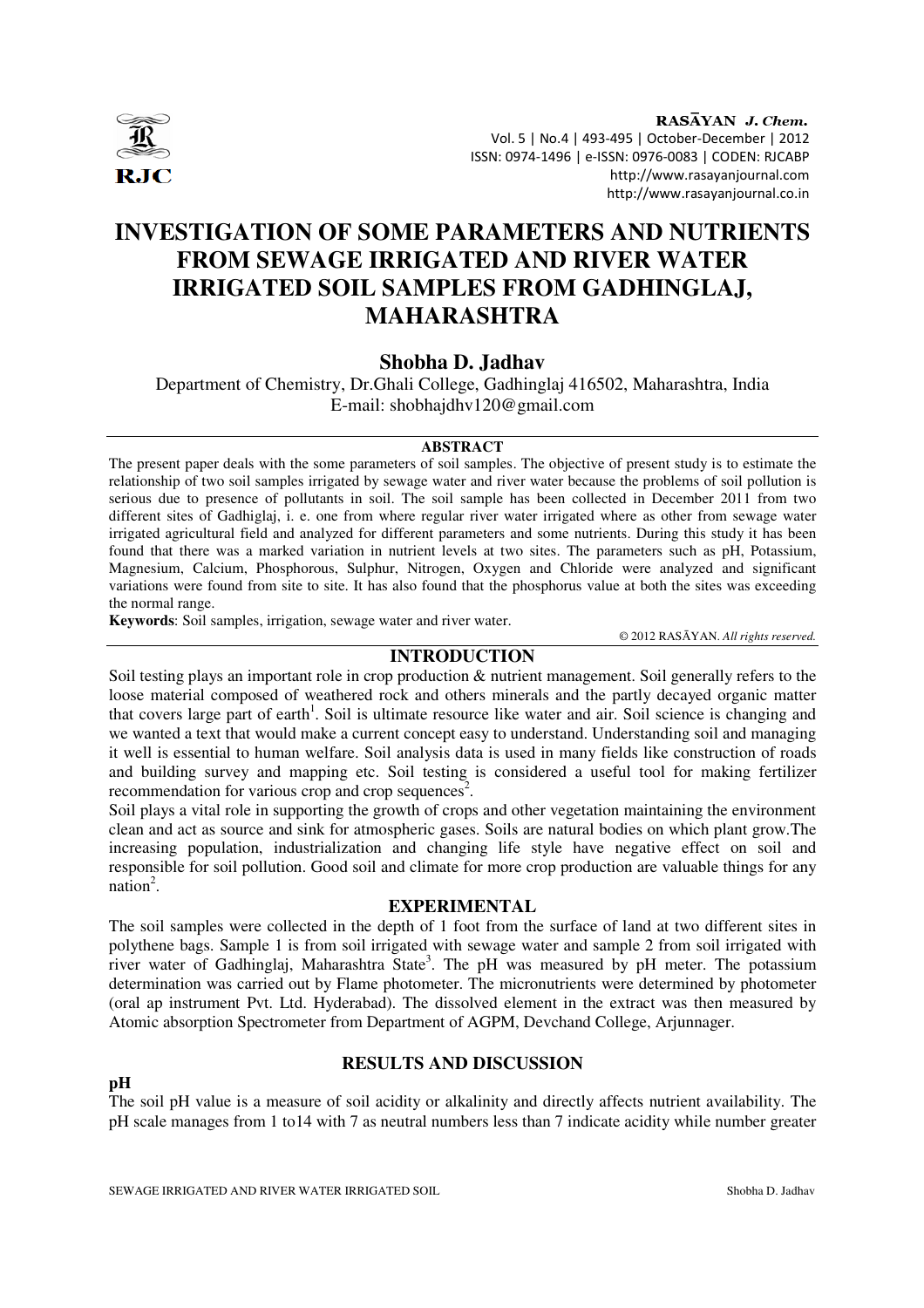#### $RAS\overline{AYAN}$  J. Chem. Vol. 5 | No.4 | 493-495 | October-December | 2012

than 7 indicates alkalinity. In the present study higher pH value were observed in sample I was 8.7 than sample II was 8.1. These values were in normal range.

| S.No.           | <b>Soil Parameters</b> | Sample I     | Sample II                       | International            |
|-----------------|------------------------|--------------|---------------------------------|--------------------------|
|                 |                        |              |                                 | agricultural<br>standard |
|                 |                        |              |                                 | for<br>soil<br>analysis  |
|                 | pH                     | 8.7          | 8.1                             | $5.8 - 8.3$              |
| $\overline{2}$  | E.C.                   | 0.41         | 0.47                            | $\leq$ 1                 |
| $\overline{3}$  | Salinity               | 0.28         | 0.36                            |                          |
| $\overline{4}$  | T.D.S.                 | 0.33         | 0.31                            |                          |
| $\overline{5}$  | Oxygen                 | $-287$       | $-242$                          |                          |
| 6               | Nitrate/Nitrogen       | 237.44 Kg/ha | 239.68 Kg/ha                    | 217.6-272 Kg/ha          |
| $7\overline{ }$ | Ammonium nitrate       | 275.52 Kg/ha | 237.48 Kg/ha                    | 272-544 Kg/ha            |
| $\overline{8}$  | Phosphorous            | 83.6 Kg/ha   | 58.52 Kg/ha                     | 22.5-56 Kg/ha            |
| 9               | Potassium              | 236.08 Kg/ha | 213.59 Kg/ha                    | 150-340 Kg/ha            |
| 10              | Sulphur                | 14.78 Kg/ha  | 12.09 Kg/ha                     | 5-20 Kg/ha               |
| 11              | Magnesium              | 5 ml /100g   | 10 ml /100g                     | 5-10 ml /100g            |
| 12              | Chloride               | 25 ml /100g  | $25 \text{ ml} / 100 \text{ g}$ | 20-50 ml/100g            |
| 13              | Calcium                | 10 ml /100g  | 15 ml /100g                     | $10-30$ ml $/100g$       |

Table-1: Physico-chemical parameters of Soil samples

Sample I: Soil irrigated with sewage water Sample II: Soil irrigated with river water

#### **Electrical Conductivity**

Electrical conductivity is one of the important parameter of the soil sample because it shows the salinity of the soil. In the present study conductivity of sample I (0.41) is less as compared to sample II (0.47).

#### **Nitrogen**

Nitrogen is essential to nearly every aspect of plant growth. Nitrogen is absorbed from the soil as nitrate  $(NO<sub>3</sub>)$  and ammonium  $(NH<sub>4</sub><sup>+</sup>)$ , this soil parameter estimates there current levels<sup>4</sup>. Available nitrogen content in the soil sample II (293.68 kg/ha) have high nitrogen content as compared to sample I (237.44 kg/ha).

#### **Phosphorous**

Phosphorous provides plants with means of using the energy harnessed by photosynthesis to drive its metabolism. The normal range for phosphorous is 22.5 kg/ha to 56 kg/ha. Phosphorous content from soil sample I (83.6 kg/ha) is greater than sample II (58.52 kg/ha). All samples are exceeding the normal range.

#### **Potassium**

Potassium (K) is vital for plant growth because it is known to be an enzyme activator that promotes metabolism and improve disease resistance in plants, improve the size of grains and seeds, and also improve the quality of fruits and vegetables<sup>5</sup>. In this work the sample I shown high potassium value (236.08 kg/ha) than sample II (213.59 kg/ha).

#### **Magnesium**

The predominant role of Mg is as a major constituent of the chlorophyll molecule and it is therefore actively involved in photosynthesis and it also assists the movement of sugars within a plant<sup>5</sup>. The magnesium content in the soil sample ranged from 5 to 10 ml/100g. It is seen that sample I (5ml/100gm) have less amount of Magnesium as compared to sample II (10 ml /100gm).